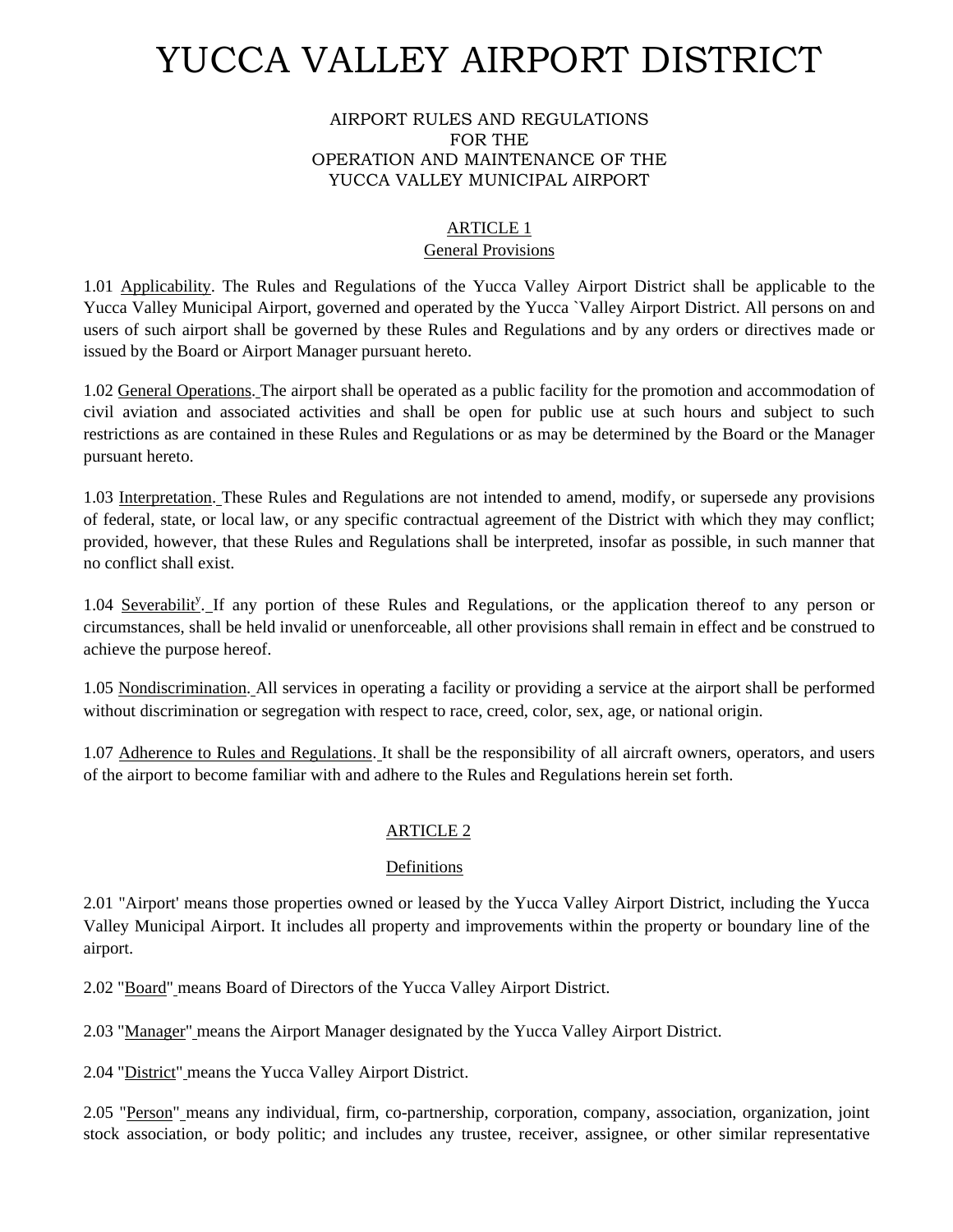thereof.

2.06 "Airport Surface" means the public runways for landing and taking off of aircraft, the public taxiways for ground movement of aircraft, and the public aircraft parking space for loading, unloading, fueling, and emergency servicing of aircraft.

2.07 "Fixed Base Operator" means a person who, under contract with the Yucca Valley Airport District, engages in the business of aeronautics, aircraft repairs of any kind, the sale or renting of new or used aircraft, the sale of parts, flight instruction, fuel sales, commercial flying clubs, airplane charter trips, or local short flights.

2.08 "Restricted Areas" means all runways and taxiways, airport maintenance facilities, *mechanical* rooms, and electrical vaults. Any other restricted areas will be marked as such with signs.

2.09 "Supervised Areas" means all aprons, hangars, and aircraft operations areas.

2.10 "Non-Aviation Commercial Activities" means any activity conducted by any person engaged in any business authorized by permit with the Board, which business is not that of aviation operator, certified air carrier, fixed base operator, mechanic, or commercial aircraft use.

2.11 "Commercial Vehicle" means a vehicle of any type whatsoever, used or maintained for the transportation of persons for hire, for compensation or for profit, or designed, used, or maintained primarily for the transportation of goods or property.

# ARTICLE 3

#### Airport Manager

3.01 Authority. The Manager shall have the authority to administer and enforce, and is herein charged with the responsibility for administering and enforcing these Rules and Regulations, and may issue such orders, instructions, or directives as may be necessary to achieve the purposes hereof. The Manager, as representative and agent of the Board, is empowered to require and enforce compliance with these Rules and Regulations and with any orders or directives issued pursuant hereto.

3.02 Enforcement. The Manager shall, at all times, have authority to take such actions as may be necessary to achieve the purposes hereof, to safeguard persons and property at the airport, and to make and enforce such rules and regulations, in addition to those provided herein, that, in his discretion, may be required in any emergency or abnormal situation.

3.03 Signs. The Manager is empowered to post or have posted signs, or to employ other markings at the airport which state or apply rules, regulations, orders, or directives.

#### ARTICLE 4 Limitation of Liability

4.01 Assumption of Liability by User. The permission granted by the Board to use said airport and its facilities at all times shall be conditioned upon the assumption of full responsibility therefore by every person exercising or taking advantage of such permission and the assumption of full responsibility and risk of the *user* thereof, and said users or persons shall release, hold harmless, and indemnify the airport, its officers and employees, and the District, its officers and employees from any and all responsibility, liability, loss, or damage, caused by or on behalf of such users or persons using said airport and its facilities.

4.02 Acceptance of Privileges. The use of said airport by any person for any purpose, or the paying of any fees therefore, or the operation of any aircraft thereon, shall be in itself an acknowledgement that such persons accept such privileges and conditions herein set forth.

4.03 Compliance with Laws. The owners and operators of all aircraft based at the airport shall comply with the Uniform Aircraft Financial Responsibility Act (Public Utilities Code Sections 24230 through 24410), except that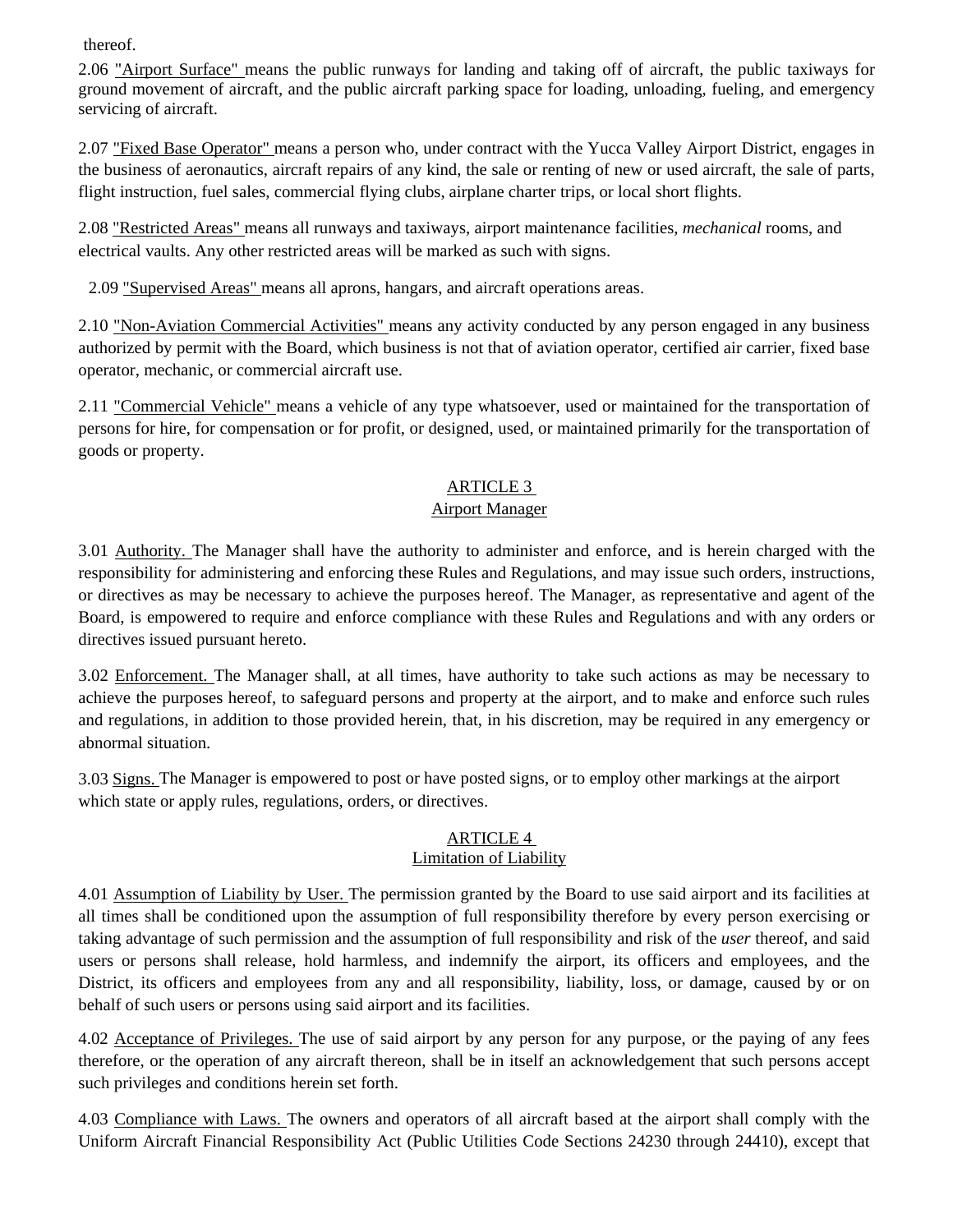the specific amounts of insurance coverage required to be maintained by such owners and operators of aircraft shall be as set forth in Article 5 herein.

#### ARTICLE 5 Insurance

5.01 Commercial Businesses. All commercial businesses, including aviation operators, fixed base operators, and non-aviation commercial, shall be covered by adequate insurance at their own expense in order to ensure payment of damage occasioned by their operation or conduct of business activities in and upon the airport, including aircraft and ramp vehicles. Such insurance shall have single limit bodily injury and property damage liability insurance in an amount specified by the Manager, but under no circumstances shall it be less than Five Hundred Thousand Dollars

(500,000.00) single limit.

5.02 Aircraft. Any aircraft using the airport shall be required to maintain minimum public liability and property damage liability insurance in the minimum amount of One Hundred Thousand Dollars/Three Hundred Thousand Dollars (\$100,000.00/\$300,000.00).

5.03 Tie-Down Agreements. Any person, business, or entity that enters into a tie-down agreement with the District shall provide evidence of public liability and property damage insurance covering the aircraft in an amount specified by the Manager. In no case shall the amount of said insurance coverage be less than One Hundred Thousand Dollars (\$100,000.00) single limit.

5.04 Additional Insured. The District shall be an additional named insured in all such insurance policies.

5.05 Certification of Insurance. Each operator, business, or aircraft owner must provide and keep current a Certificate of Insurance with the Manager indicating that the required coverage is being maintained, and providing for thirty (30) days' notice to the Manager before cancellation.

## ARTICLE 6

## Aircraft Operations

6.01 Aeronautical Activities. No person shall (1) conduct any aircraft operation to, on, from, or over the airport, or (2) service, maintain, or repair any aircraft on the airport, or (3) conduct any aircraft operations on or from the airport except in conformity with the requirements contained in these Rules and Regulations, with orders or directives issued by the Manager, with regulations established by the FAA under authority of the Federal Aviation Act of 1958 (Public Law 85-726) and amendments thereto, with any FAA regulations and revisions, or amendments thereof, and with any rules or regulations of the State of California governing aircraft, not in conflict with the rules and regulations of the United States of America.

6.02 Hours of Operation. Hours of operation of the airport shall be 0800-1700, Monday through Sunday. The airport shall otherwise be open for public use during all reasonable hours of the day and night, subject to such restrictions due to inclement weather, conditions of the landing area, presentation of special events and like causes as determined by the Manager.

#### 6.03 Registration and Payment.

(a) Any person electing to base his aircraft on the airport shall register the aircraft with the Manager. Thirty day notice shall be given to the manager of any change of ownership or removal of the aircraft from the airport and shall not release the registered owner from payment of applicable fees unless prior written notice is given the Manager.

(b) Payment for use of airport facilities, commercial permit fees, storage, repairs, supplies, or other services rendered by the Manager or his subordinates shall be made before flight clearance will be granted unless prior satisfactory credit arrangements have been made in writing with the Manager. Unless payment or satisfactory credit arrangements are made, the District shall have a lien upon and may impound the aircraft. Said lien is pursuant to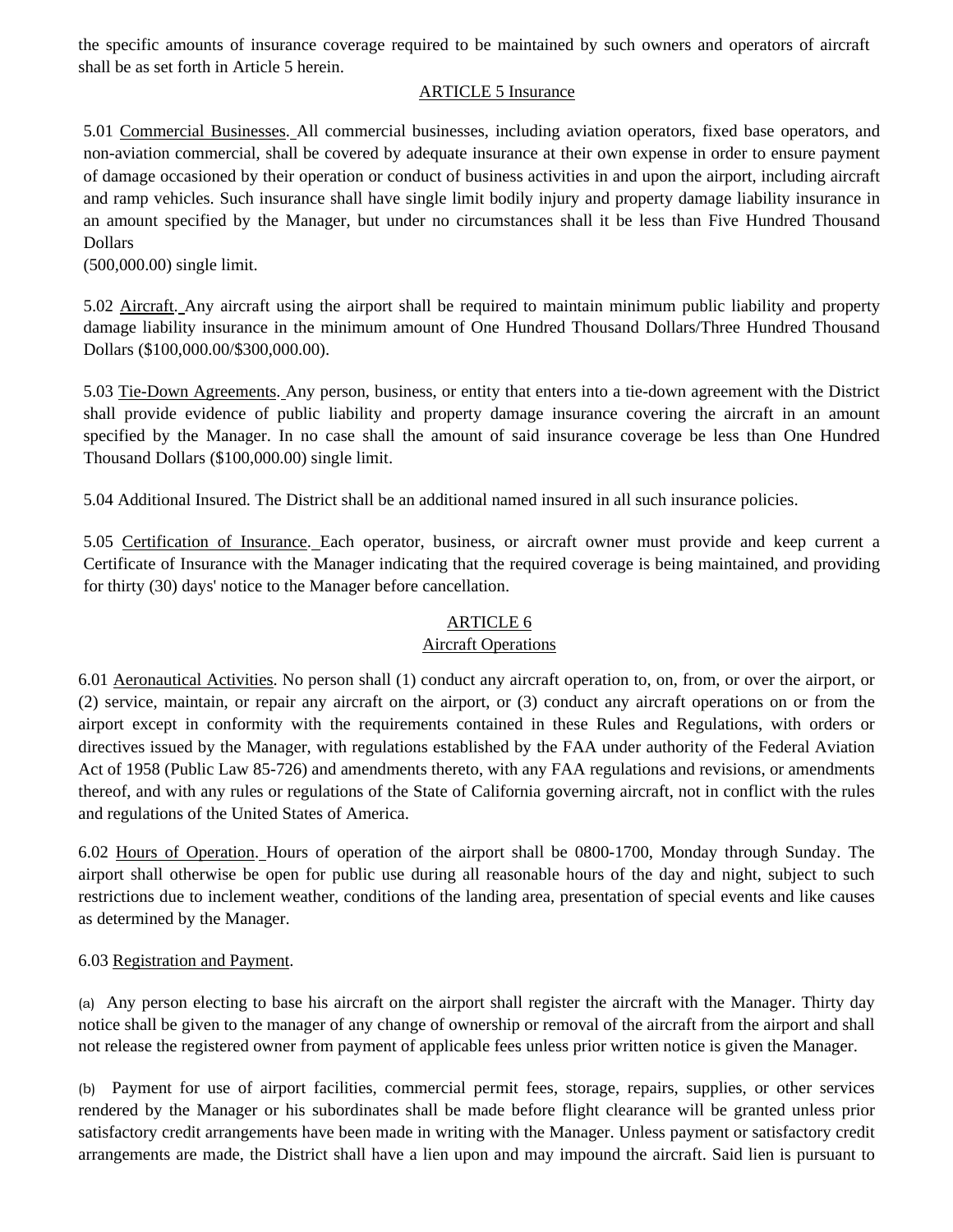Section 1208.62 of the California Code of , Civil Procedure and Sections 3051 and 3068 of the California Civil Code.

6.04 Landing Fee. A landing fee shall be charged to all aircraft engaged in commercial operations landing at the airport. Said fee shall be set by the Board and based upon gross weight, as determined by the Manager.

#### 6.05 Tie-Down Fees.

(a) Tie-down fees for transient aircraft shall be \$5.00 per night.

(b) The permanent tie-down fee will be established by the Board, to be paid in advance. Permanent tie-downs shall further be required to submit to the Manager a current Certificate of Insurance and to sign a tie-down agreement with the District.

6.06 Refusal of Clearance. The Manager may delay or restrict any flight or other operations at the airport and may refuse takeoff clearance to any aircraft for a violation of these Rules and Regulations or for reason of safety to persons or property.

6.07 Closing of Field. In the event that a determination is made by the Manager that the conditions of the airport render it unsafe for landings or takeoffs, it shall be within the authority of the Manager or his designated representative to issue a notice to airmen closing the airport or any part thereof. This normally should be accomplished by using the Flight Service Station Standard NOTAM procedures. Air traffic control or flight service station shall be notified. This same procedure shall be followed to reopen the airport when the field is again useable.

#### 6.08 Airport Ground and Flight Regulations.

(a) Except in emergency situations, all aircraft shall conform with FAR Part 91.

(b) All aircraft shall conform to the established traffic pattern as approved by the FAA and posted at the airport. Traffic patterns shall be flown with all eastbound down wind turning left base and all westbound down wind turning right base unless otherwise directed by UNICOM. The downwind pattern altitude shall be 4200 feet MSL(1000 feet AGL).

(c) No person shall park or permit an aircraft to stand an unreasonable length of time on any runway or taxiway at the airport. No persons are permitted to enplane or deplane aircraft on the primary taxiway, except for instructors designated by the Manager and then only for the purpose of solo student instruction.

(d) No person shall park or store an aircraft or aircraft portions at the airport except in locations designated by the Manager.

(el No person shall conduct experimental flight or ground demonstrations on the airport which are not in accordance with applicable Federal Aviation Regulations.

(f) Formation takeoffs are prohibited without the prior written approval of the Manager.

(g) No person shall take any aircraft from the landing area or hangars or operate such aircraft while under the influence of intoxicating liquor or a narcotic drug.

(h) No person shall leave an aircraft unattended unless it is properly tied down or placed in a hangar. It shall be the aircraft owner's responsibility to ensure that his aircraft remains properly secured at all times, and the owner of such aircraft shall be held responsible for any damage resulting from failure to comply with this rule. The Manager, at his discretion, may tie down or have tied down any aircraft left or parked at the airport without liability to the airport, its employees, or agents.

(i) No aircraft shall be permitted to remain on any part of the landing or takeoff areas for the purpose of repairs.

(j) All aircraft shall be taxied at slow and reasonable speeds, and shall not be taxied onto a runway without first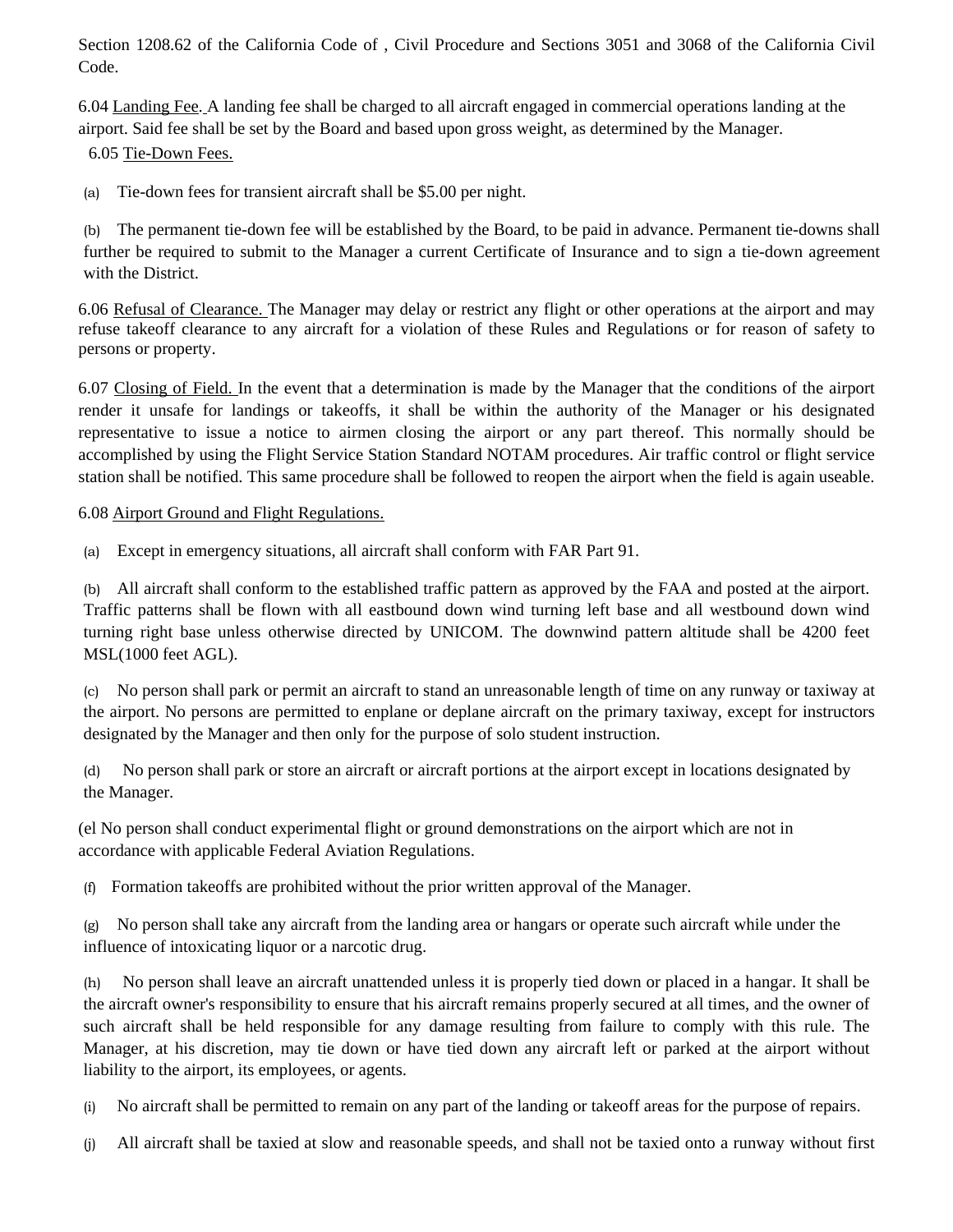stopping and waiting for any approaching aircraft preparing to land and without announcing their departure intentions over the UNICOM.

(k) No person shall operate any aircraft on the airport unless it is equipped with effective and functioning wheel brakes. No aircraft with a tail skid in place may operate on the airport surface.

(I) No person shall, without the owner's permission, interfere or tamper with an aircraft parked or stored at the airport.

(m) No person shall move an aircraft on the airport in a negligent or reckless manner.

(n) Accidents shall be reported to federal and state agencies in accordance with the applicable regulations.

(o) No person shall start or taxi any aircraft on the airport in a place where the air or exhaust blast is likely to cause injuries to persons or property. if the aircraft can not be started or taxied without violating the prohibition of this paragraph, the operator shall have it towed.

(p) Helicopters shall in all cases comply with FAA Requirements.

(q) The operation of un-certificated aircraft, including ultra lights and motored hang gliders, is prohibited without the prior written approval of the Airport Manager. Such approval may only be granted to an FAA licensed pilot.

# 6.09 Disabled Aircraft.

(a) Disabled aircraft and parts thereof on the airport shall be promptly removed from the airport, or to a designated area thereon, by the owners, solely at their own expense.

(b) If any person refuses to move an aircraft as directed by the Manager, said aircraft may be towed away and stored at the owner's expense, and without liability for damage which may result in the course of or after such moving. The same shall apply to removal of a wrecked or damaged aircraft or its parts. The District shall have a lien upon said aircraft for the cost of such towing and storage as described above, which lien shall be pursuant to Section 1208.61 of the California Code of Civil Procedure and Sections 3051 and 3068 of the California Civil Code.

(c) If an aircraft is disabled on a runway of the airport, the Manager may take whatever action he deems necessary to make the runway safe for other aircraft, and the owner shall fully bear the expense of such action as well as the expense of any and all damages caused to the disabled aircraft, or any property of the airport.

## 6.10 Categories of Aircraft Use.

(a) Privately owned aircraft will be operated non-commercially by the owner or owners. This does not prohibit the owners or operators of a private aircraft from sharing the expenses of the operation of an aircraft on a trip with persons other than the owner of said aircraft. Private aircraft may be used by persons other than the owner, provided no remuneration accrues to the owner which can be considered as profit.

(b) Company and corporation owned aircraft that are operated for the free transportation of personnel and/or products are classified as private aircraft and subject to the same restrictions.

(c) New or used privately owned aircraft held for sale only may be demonstrated to prospective purchasers or, when sold, may be used to instruct the new owner in their operation.

(d) Aircraft owned privately, but leased or rented back to a commercial operator, shall automatically be classified as "commercial" as defined in Section (e) below.

(e) "Commercial" aircraft include: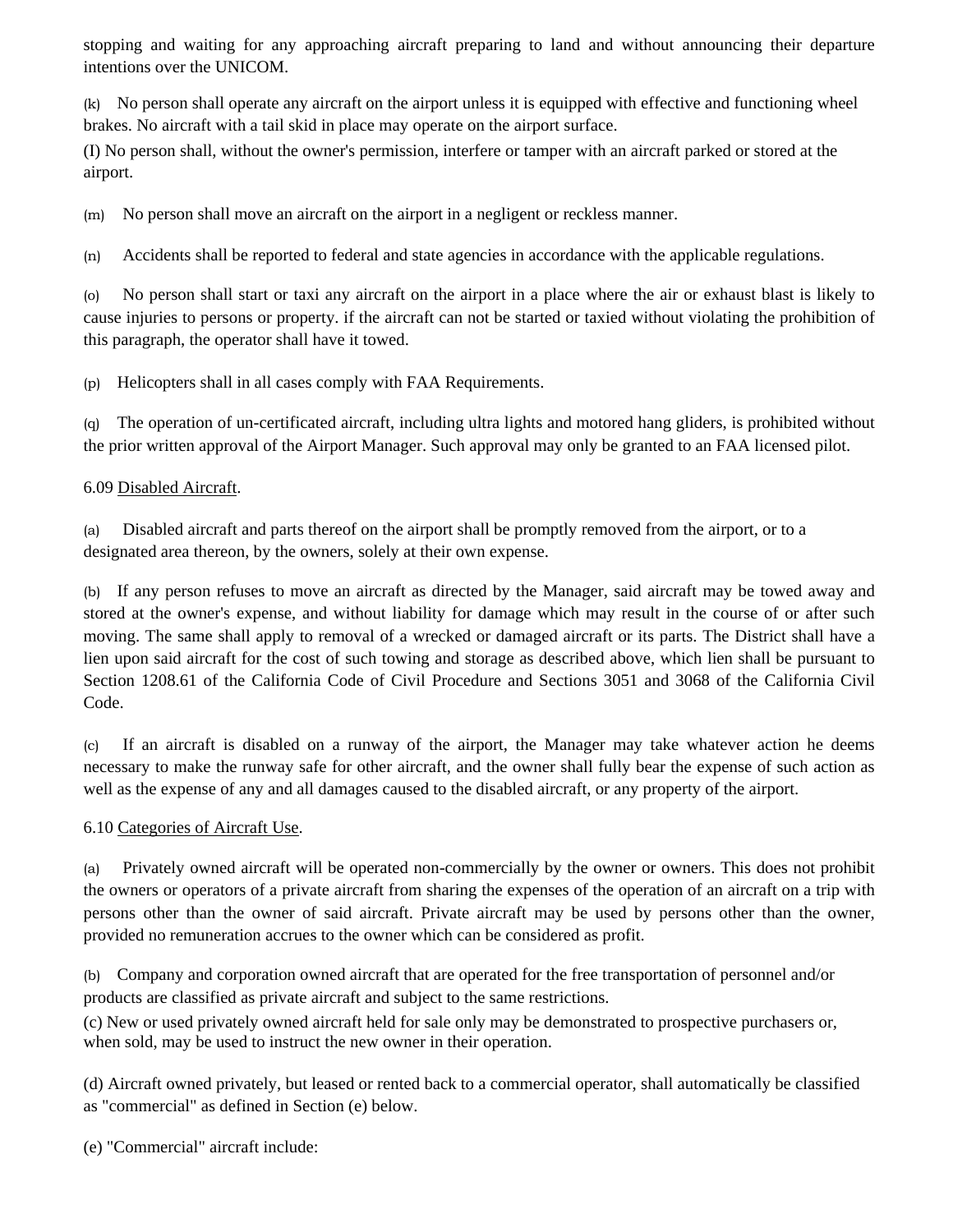(1) Rental, lease, hire, or charter aircraft.

(2) Aircraft used for commercial purposes not otherwise covered herein.

(f) Certified Air Carriers.

(1) "Contract" certified air carriers include all federally or state certificated air carriers holding a contract with the District for airport usage.

(2) "Non-Contract" certified air carriers include all federally or state certificated air carriers not covered in Section  $6.10(f)(1)$  above.

6.11 Radio Contact.

(a) All aircraft based on or operating regularly into or out of the airport are encouraged to be equipped with a two-way radio.

(b) Recommended operating procedures for radio equipped aircraft shall be as follows:

(1) Listen on UNICOM frequency 123.0 prior to initiating communications.

(2) Use UNICOM frequency to announce your intentions before taxiing for departure or to another location.

(3) Do not acknowledge a transmission you do not understand. Ask for a repeat or an explanation.

(4) Inbound traffic should make initial contact with UNICOM at least five miles from the airport. Outbound traffic should monitor for five miles when departing the traffic area.

(5) Aircraft intending to remain in the local traffic pattern should advise UNICOM of such intention.

(6) During the hours when UNICOM is not manned, all pilots should make the announcements which are the equivalent of the above UNICOM procedures on the UNICOM frequency of 123.0.

6.12 Glider Towing. No person shall tow or pull a glider by airplane, motor vehicle or any other method, where towing or pulling is for the purpose of taking off, unless the Manager determines that it may be done without danger to life or property and without interfering with the operations of the airport and gives prior written approval.

6.13 Parachute Jumping. Parachute jumping within the confines of the airport boundaries, flight patterns, approach zones, or 45-degree entry legs, or in any other area which would constitute a hazard is prohibited unless prior written approval is obtained from the Manager and compliance with FAR Part 105 is assured.

## ARTICLE 7

#### Motor Vehicle Regulations

7.01 Licensing. No person shall operate motorized equipment of any kind on the airport unless he has in his possession a current and valid operator's license for such equipment issued by the State of California Department of Motor Vehicles.

7.02 Rules of Operation.

(a) No person shall operate a vehicle of any kind on the airport in a reckless or negligent manner or in excess of the speed limits prescribed by the Manager. Speeds shall not exceed the limits posted by the Manager. If not posted, speeds shall not exceed ten miles per hour in ramp, apron, or hangar areas, or in automobile parking lots.

(b) Pedestrians and aircraft shall at all times have the right of way over vehicular traffic. All vehicles shall pass to the rear of taxiing aircraft.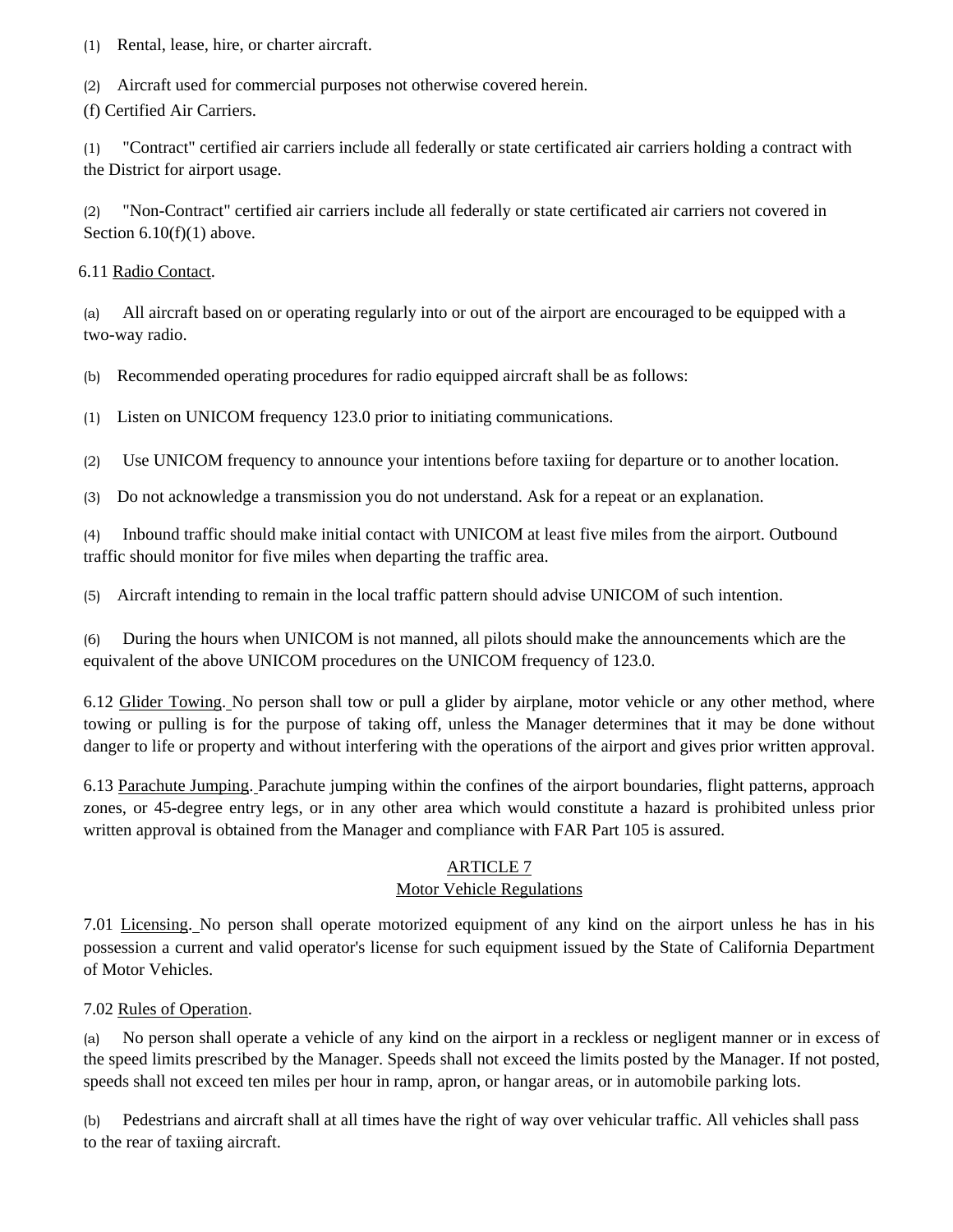(c) Persons operating vehicles on the airport shall give proper signals and observe all directions on posted traffic signs.

(d) No person under the influence of intoxicating liquor or a narcotic drug shall operate a vehicle or aircraft on the airport.

(e) No person shall operate on the airport any vehicle which is overloaded or carrying more passengers than that for which the vehicle was designed. No person shall ride on the running board or stand up or ride in the body of a moving vehicle with his arms or legs protruding from the body of the motor vehicle.

(f) No vehicle shall be operated on the airport if it is so constructed, equipped, or loaded as to endanger persons or property.

(g) No commercial vehicle, other than those for the operation of which the Manager has granted a permit, may enter upon, travel through, park at, stop in, or be operated upon the airport surface. The Manager may waive the foregoing requirements in writing when such waiver will not adversely affect airport operations.

(h) All Vehicles operated on or within the airport boundaries shall be required to maintain minimum public liability insurance in the minimum amount of \$50,000.00 single limit. In addition each vehicle owner must provide and keep current a certificate of insurance with the manager naming the District as additional insured, indicating that the required coverage is being maintained and providing for (30) days notice before cancelation

# ARTICLE 8

## Personal Conduct

8.01 General Provisions.

(a) No person shall be disorderly, obnoxious, indecent, *or* commit any act of nuisance on the airport.

(b) No person shall engage in gambling in any form on the airport.

(c) No person shall hunt, pursue, trap, catch, deliberately injure or kill any bird or animal on the airport without prior written authorization of the Manager.

## 8.02 Sanitation.

(a) No person may dispose of sewage, garbage, refuse, paper, or other material on the airport except in a receptacle provided for that purpose.

(b) No person shall keep uncovered trash containers in any area of the airport. No vehicle used for hauling trash, dirt, or other materials shall be operated on the airport unless such vehicle is built so as to prevent the contents thereof from dropping, sifting, leaking, or otherwise escaping therefrom. Areas to be used for trash or garbage containers shall be designated by the Manager and no other areas shall be used. Such areas shall be kept clean and sanitary at all times.

8.03 Preservation of Property. No person may, without prior written approval of the Manager:

(a) Destroy, injure, deface, or disturb any building, sign, equipment, marker, or other structure, tree, flower, lawn, or other public property on the airport.

(b) Alter, add to or erect any building on the airport.

- (c) Make an excavation on the airport.
- (d) Willfully abandon any personal property on the airport.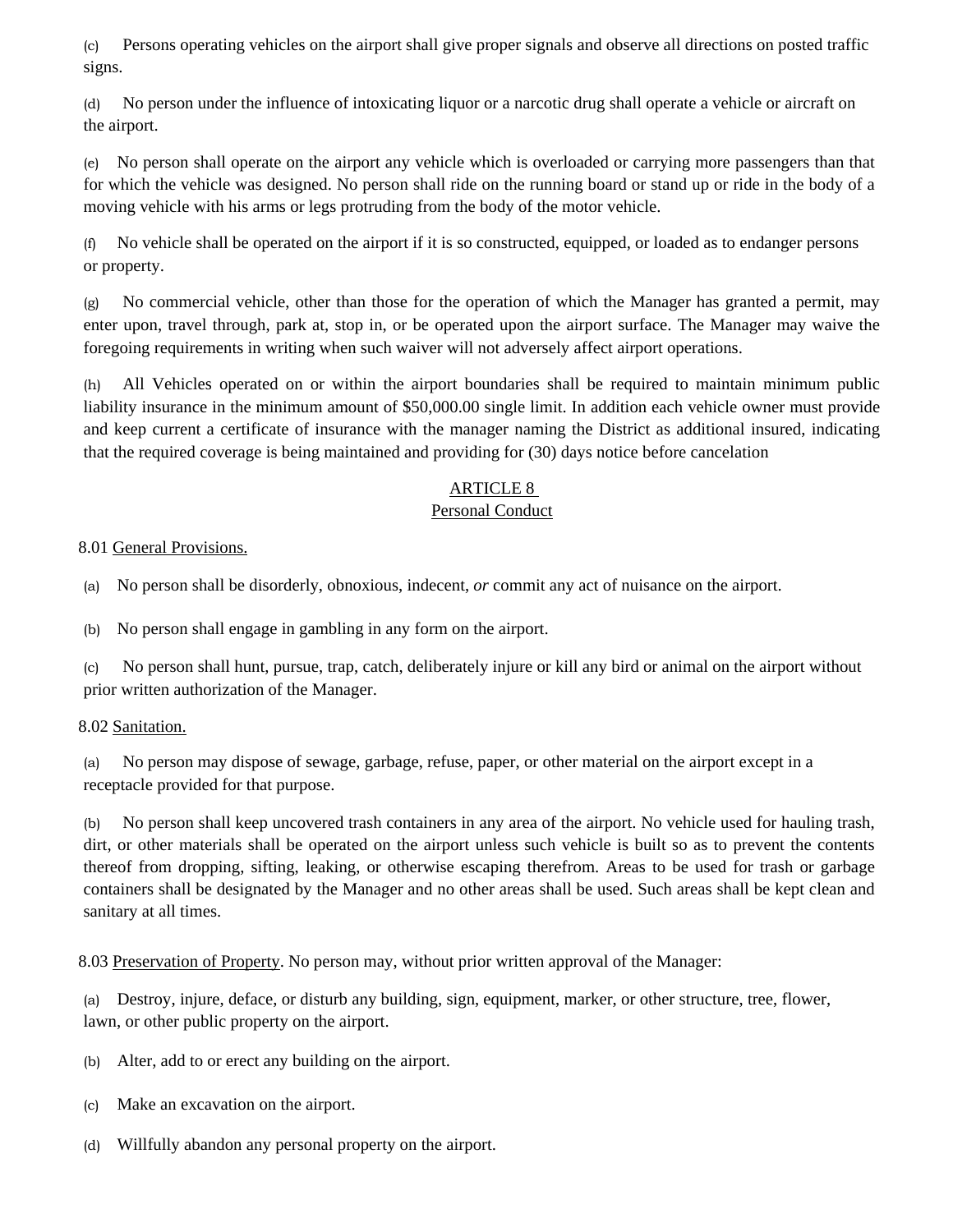#### 8.04 Airport and Equipment Damage.

(a) No person may interfere with, tamper with, or damage any part of the airport or its equipment.

(b) Any person damaging any airport light fixture or other airport property shall report such damage to the Manager or his representative immediately and shall be fully responsible for any cost *or* expense incurred to replace or repair the damaged property.

8.05 Interfering or Tampering with Aircraft. No person may interfere or tamper with an aircraft on the airport or put its engine in motion, or use any aircraft, aircraft parts, instruments, or tools on the airport without the permission of the owner.

8.06 Repairing of Aircraft. No person may repair an aircraft, aircraft engine, propeller, or apparatus in an area of the airport other than that specifically designated for that purpose. However, this does not prevent a minor adjustment being made while the aircraft is on a ramp preparing to take off, if the adjustment is necessary to prevent a delayed movement of the aircraft.

8.07 Restricted Areas. Pedestrians shall not be permitted on runways or taxiways without prior written approval of the Manager.

8.08 Use of Airport and Airspace. No person, without the prior written permission of the Manager, may prepare to operate, operate, or release a kite, parachute, balloon, model aircraft, or rocket on the airport.

# ARTICLE 9 Fire Hazards and Fueling Operations

9.01 Cleaning Fluids. No person shall use flammable volatile liquid having a flash point of less than 110 degrees Fahrenheit on the airport in the cleaning of aircraft engines, propellers, appliances, or for any other purpose, unless such operations are conducted in open air or in a room specifically set aside for that purpose, which room must be properly fireproofed and equipped with adequate and readily accessible fire extinguishing apparatus. The Manager shall designate in advance the open air areas for the cleaning of aircraft as described above.

9.02 Smoking. No person may smoke on any airport apron or ramps, in any hangar or shop, in any aircraft on the airport or in any other place on the airport where smoking is specifically prohibited.

#### 9.03 Storage.

(a) No person shall keep or store any flammable liquids, gases, signal flares, or other similar material in the hangars or in any building on the airport; provided that such materials may be kept in an aircraft in the proper receptacles installed in the aircraft for such purposes, or in rooms or areas specifically approved in writing for such storage by the Manager, or in safety cans approved by the National Board of Fire Underwriters (NBFU).

(b) No person shall keep or store lubricating or waste oils in or about the hangars; provided that such material may be kept in rooms specifically designated by the Manager for oil storage *or in* original unopened, sealed, containers, or receptacles approved by NBFU.

(c) Lessees and concessionaires shall provide suitable metal receptacles with metal covers for the storage of waste, rags, and other rubbish. All used waste and rags or other rubbish shall be removed by the *lessees* and concessionaires daily, or in regularly scheduled pickups, but not less than once a week. Lessees may contract with other agencies or persons for removal of this material. The method of removal *and* pickup point are subject to prior written approval of the Manager.

(d) Gasoline, oil, and solvent drums or receptacles shall not be stored on apron and ramp areas in excess of amounts actually needed as current stock. Any material of this type that *is* kept enclosed and covered shall be in a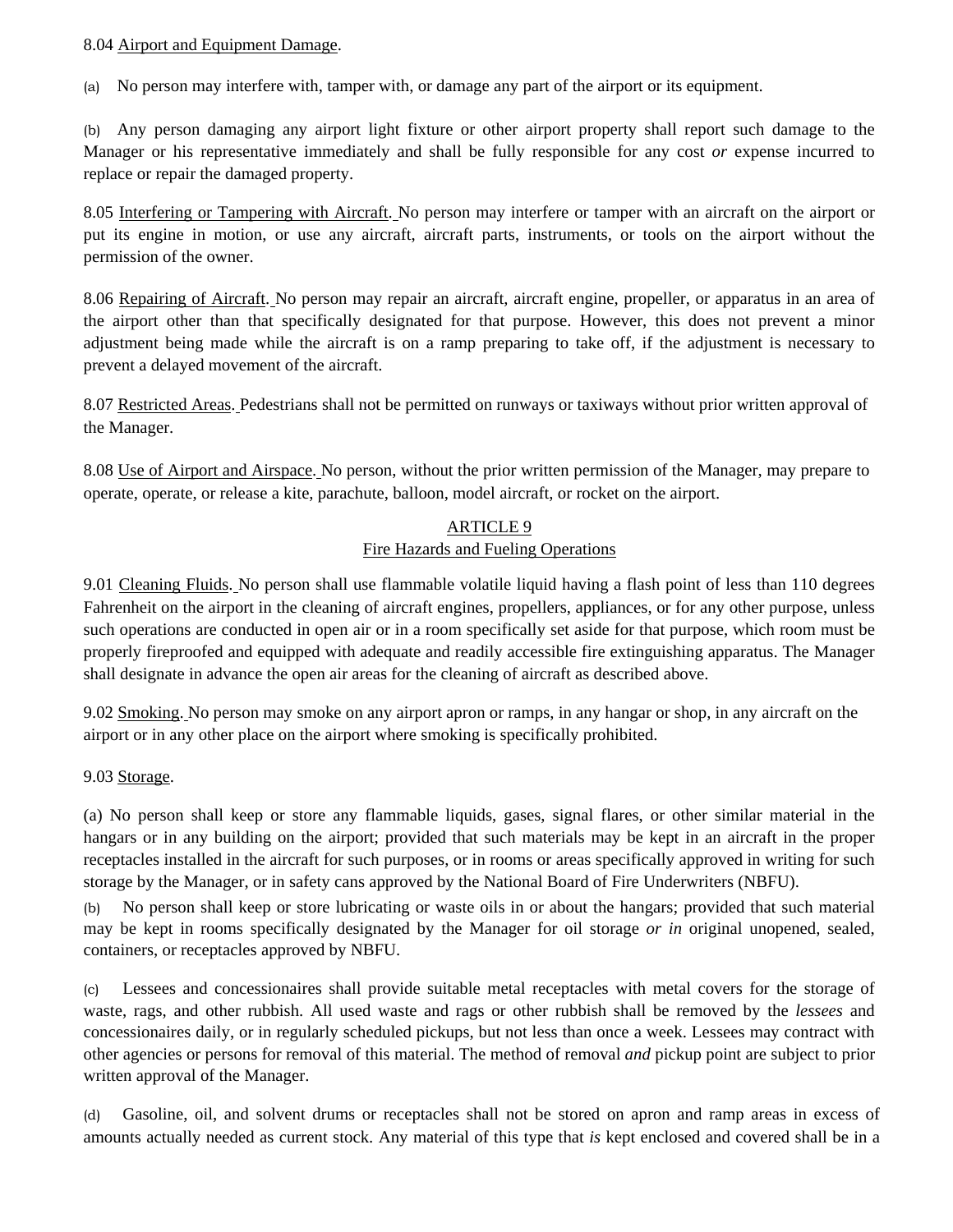housing of a design and type as approved by NBFU.

9.04 Apron Surface Areas and Floor Surface. Each person to whom space on the airport is leased, assigned, or made available for use shall keep the space free and clean of oil, grease, or other foreign materials of any type that could cause a fire hazard or a slippery or otherwise unsafe condition.

## 9.05 Aircraft Painting.

(a) Aircraft painting processes shall be conducted only in properly designated, fireproofed, and ventilated rooms or buildings in which all illumination, wiring, heating, ventilation equipment, switches, outlets, and fixtures shall be explosion-proof, spark-proof, and vapor-proof, and all windows and doors shall open easily. No unauthorized person shall enter or work in a paint room while painting is in process. The room or building and the process for painting shall comply with the requirements of the Industrial Safety Division (ISD) of the State of California.

(b) Painting of airplanes in open areas outside of buildings is allowed with the prior written approval of the Manager, who shall designate the area in which the painting may be done. The painting process shall be done in the designated area which complies with the mechanical and electrical requirements set forth in Section 9.05(a), above. No person shall smoke while painting or while in the vicinity of such painting. The painting process shall comply with the ISO requirements.

9.06 Fueling Operations. The following rules govern the fueling and defueling of aircraft:

(a) No aircraft shall be fueled or defueled while the engine is running, or being warmed by the application of exterior heat, or while such aircraft is in a storage hangar or other enclosed space.

(b) No person shall smoke within fifty feet of an aircraft being fueled or defueled.

(c) No person shall operate any radio transmitter or receiver, or switch electrical apparatus on or off in an aircraft during fueling or defueling.

(d) During fueling, the aircraft and the fuel dispensing apparatus shall both be grounded to a *point or* points of zero electrical potential.

(e) When filling a fuel tender from storage tanks, two persons shall be required when a non-locking valve is in use on the fill pipe and control for said valve is continually in the attendant's hand to maintain fuel flow.

(f) No person shall use any material during fueling *or* defueling of aircraft which is likely to cause a spark or be a source of ignition.

(g) Adequate fire extinguishers shall be within ready reach of all persons engaged in fueling *or* defueling aircraft.

(h) No person shall start the engine of any aircraft when there is fuel on the ground under it.

Fueling hoses and equipment shall be maintained in a safe, sound, and non-leaking condition and shall be of design and make approved by NBFU.

(j) All hoses, funnels, and appurtenances used in fueling and defueling operations shall be equipped with a grounding device to prevent ignition of volatile liquids.

(k) All fueling and defueling of aircraft shall be conducted at least fifty feet from any hangar or other building.

(I) Persons engaged in the fueling and defueling of aircraft shall exercise care to prevent overflow of fuel. Persons responsible shall take proper measures to remove volatile liquid when it is spilled during transfer.

9.07 Fire Equipment.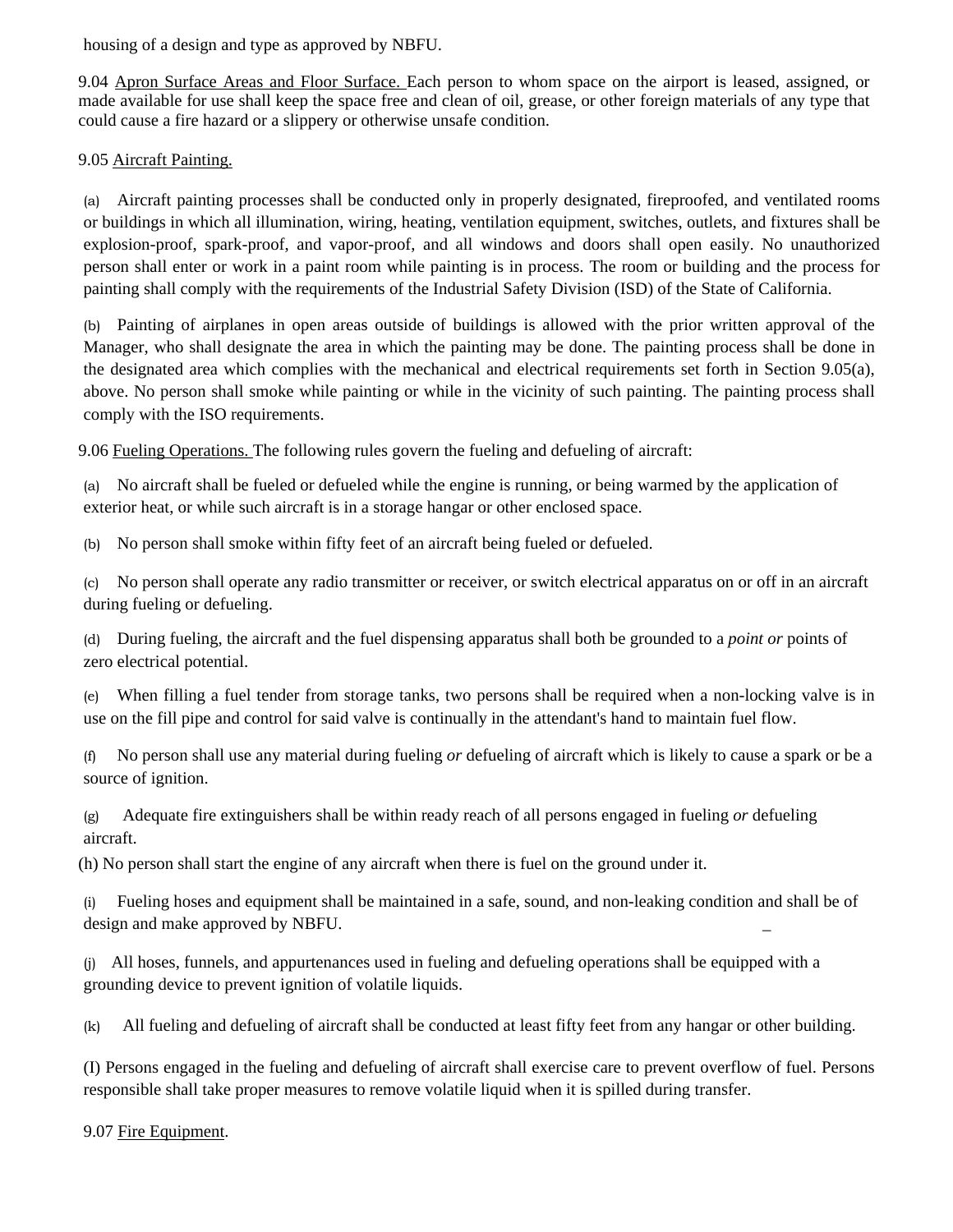(a) Each tenant or lessee of a hangar, shop facility, or other operational area specified by the Manager on the airport shall supply and maintain adequate and readily accessible fire extinguishers approved by Underwriters Laboratories for the hazard involved, as required by ISO.

(b) No person shall remove or cause to be removed from its holder, container, reel, or bracket any equipment or device used in fire protection, except in the case of emergency or fire. In any event, such equipment shall not be taken from any hangar or building for standby use by any person or for any use other than that for which it is intended, without prior written permission of the Manager. Such unauthorized use of such equipment shall immediately be reported to the Manager.

9.08 Other Regulations. All regulations and recommendations of the California Industrial Safety Division, National Fire Protection Association, and the Federal Aviation Administration shall be adhered to with regard to all aspects of fueling and handling of flammable materials and substances.

9.09 Liquid Disposal. No fuel, oils, dopes, paints, solvents, or acids shall be disposed of or dumped in drains, basins, or ditches or elsewhere on the airport.

## 9.10 Aircraft Carrying or Suspected of Carrying Explosives.

(a) Persons having knowledge of an aircraft carrying or suspected of carrying explosive materials will so advise the Manager or his agent immediately.

(b) Landing or taxiing aircraft with passengers aboard, carrying or suspected of carrying explosive materials, will unload passengers at a reasonable distance from buildings or structures and then immediately be moved to such other area as may be designated by the Manager or his agent. Only engines affecting unloading of passengers should be shut down in order to enable subsequent moving of aircraft with a minimum of delay.

(c) Parked aircraft carrying or suspected of carrying explosive materials shall be evacuated and moved by the owner or operator to an area designated by the Manager.

(d) Inspection of the aircraft and subsequent declaration of safety or hazardous condition shall be the responsibility of the aircraft owner or operator. Inspection shall be accomplished immediately after parking and, if necessary, evacuation.

#### ARTICLE 10 Commercial or Business Activity

## 10.01 Conduct of Commercial or Business Activity.

(a) No person shall engage in any business or commercial activity of any nature whatsoever *on* the airport, including flight instruction, aircraft and engine repair, or providing other services and goods to aircraft owners on the airport, unless such person has entered into a written contract with the District for such activity, subject to the following exceptions:

(1) An owner of an aircraft may perform repairs upon owned aircraft, provided such individual is properly permitted to do such work under current Federal Air Regulations, and provided further that such work is conducted so as not to create any hazard or nuisance to other aircraft, persons, or operators *on* the airport, and provided further that such work is conducted at a location approved by the Manager.

(2) An owner will not be precluded from performing a maintenance service for himself or from obtaining any service or goods from persons other than the aviation operators in business at the airport.

(3) Any person holding a current and appropriate FAA Certificate may assist an owner, instruct an owner, or supervise work permitted under paragraphs (a) and (b),- without remuneration when the owner himself performs such repairs.